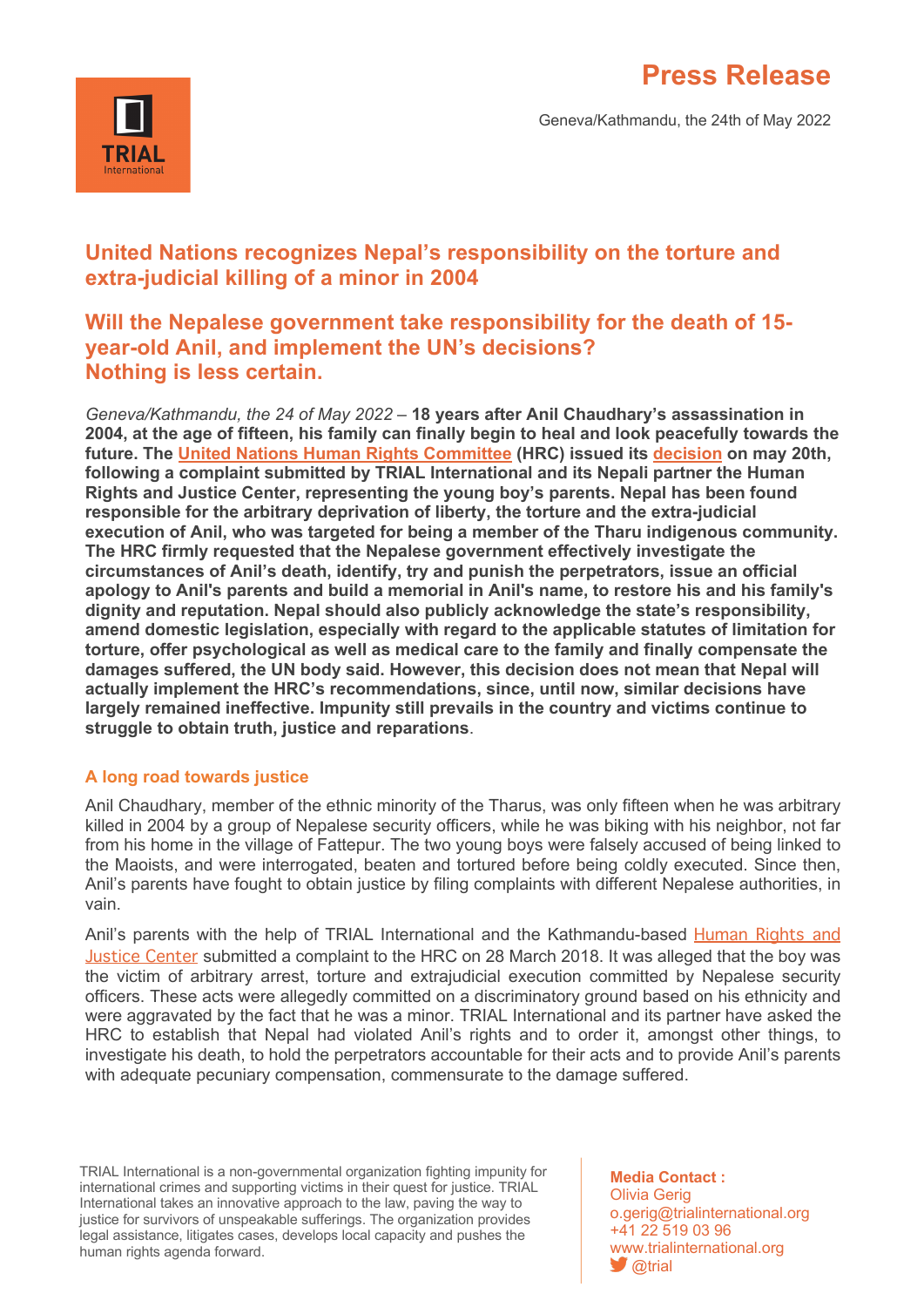

Geneva/Kathmandu, the 24th of May 2022

### **A long-awaited decision allowing international recognition, but with an uncertain impact**

The HRC's decision puts an end to Anil's parents' 18-year long quest for justice.

Nira Tharuni, Anil's mother said: "I am happy that there is a decision on Anil's case from the United Nations. It is imperative that the Government implements the decision and punishes the culprits. Anil's sufferings worries me a lot and the culprits keep coming to my mind even today. I will never forget; I can't ever forget. I want to see them punished."

However, the risk remains that the Nepalese government will once again play deaf to the recommendations and decisions of the HRC and that Anil's family never obtains justice nor reparations.

Salina Kafle, Executive Director of the Human Rights and Justice Center explains: "*The decision of the Committee not only reaffirms the rampant torture and extrajudicial killing of indigenous minors during the conflict in Nepal but also denounces the insufficiency and ineffectiveness of the national legal mechanisms to address such killings. Among others, the decision also calls the State to prevent the occurrence of similar violations in the future, including by amending domestic legislation and statutes of limitations in accordance with international standards. If the recommendations by the HRC are well addressed by Nepal, the victims would feel closer to justice.*"

While all the measures indicated by the HRC must be implemented, it is clear that the enforcement of some of them will take time. However, some measures can and should be implemented without delay. It is for instance crucial that Nepal quickly identifies an authority in charge of the process of implementation of the Committee's decision and maintains contacts with Anil's parents and their representatives, to establish an acceptable timeline.

#### **A particular context**

For Nepal, the path to justice for the victims of the civil war which ravaged the country between 1996 and 2006 is still long. Around 13'000 died during the conflict, with many more victims and survivors of other crimes such as torture, enforced disappearance, sexual violence, committed both by governmental forces and Maoist insurgents.

Anil Chaudhary's case emerged from that context. During the war, arbitrary arrests, torture and extrajudicial executions were systemic. The events related to this case took place in Bardiya district, a place particularly touched by the conflict. The Tharu people, including women and children, were often associated with Maoists and targeted by security forces.

#### **A lingering feeling of impunity, stifling all hope for justice in a scarred country**

The creation in 2015 of a Commission of Investigation on Enforced Disappeared persons (CIEDP) and of a Truth and Reconciliation Commission (TRC) represented a hope for conflict victims to be heard, and that a genuine transitional justice system would emerge in Nepal. Unfortunately, seven years after, the outcome is rather regrettable and no tangible results were obtained. Moreover, the transitional justice process as a whole, including the underlying legislation, is at odds with international standards, as affirmed also by the Nepalese Supreme Court in a decision delivered in 2015. That decision has not been implemented either.

TRIAL International is a non-governmental organization fighting impunity for international crimes and supporting victims in their quest for justice. TRIAL International takes an innovative approach to the law, paving the way to justice for survivors of unspeakable sufferings. The organization provides legal assistance, litigates cases, develops local capacity and pushes the human rights agenda forward.

**Media Contact :** Olivia Gerig o.gerig@trialinternational.org +41 22 519 03 96 www.trialinternational.org *<u>Otrial</u>*